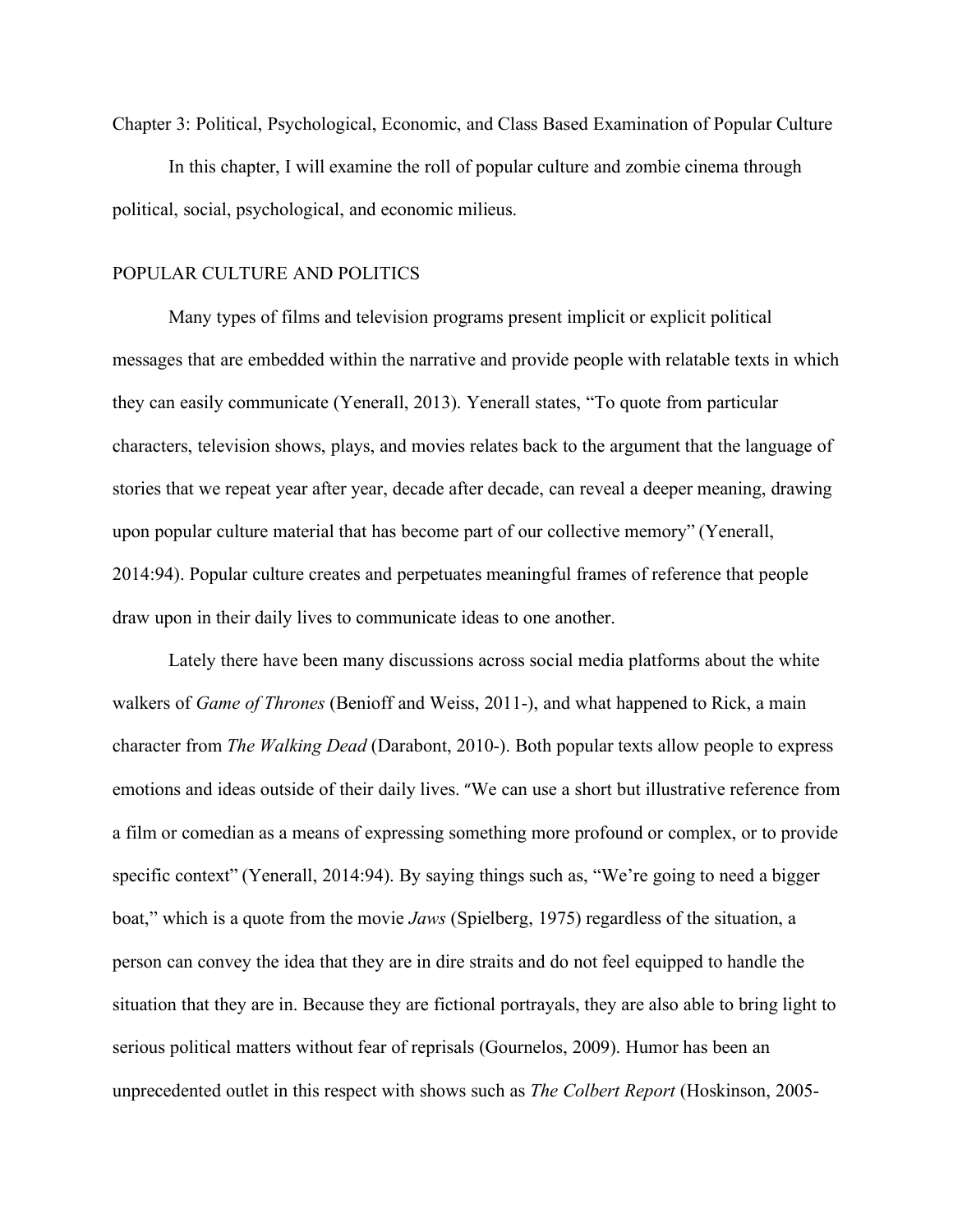2014) and *South Park* (Parker, Stone, and Graden, 1997- ) but other platforms have also contributed. In chapter four, I will argue that zombie films hold a particular place in popular culture due to their low budget status and this includes the ability to draw attention to uncomfortable but important political issues such as consumerism in *Dawn of the Dead* (Romero, 1978) and racism in *White Zombie* (Weston and Halperin, 1932).

Zombie films, as a cultural text, gives the audience an unprecedented freedom in that the message is likely interpreted in different ways dependent on the cultural background of the individual audience member (Jackson, 2009). As seen in the previous chapter, zombies are not viewed the same way across cultures. An individual's socialization and cultural understanding affects their individual interpretation of cultural texts. In this way, an individual's *habitus* (skills, habits, and dispositions formed through individual experience) represents the way that group culture and personal history reflect and reproduce the social world through the actions of individuals (Bourdieu, 1990).

An individual's cultural capital contributes to and provides an interpretive lens for the reception of cultural texts. Bourdieu's (1979) concept of cultural capital illustrates the power inherent in various societal attributes. Education, skills, knowledge, and even taste in entertainment can all be considered forms of cultural capital. There is a basic understood consensus among the population that certain attributes can empower one person over another in social situations such as educational pedigree and physical characteristics such as height, symmetry, and physical fitness.

These forms of capital cannot only alter what is considered cultural but can be a powerful reinforcement of cultural ideals. In popular culture, figures that are meant to be powerful are often portrayed as physically large and intimidating. If the character is meant to be perceived as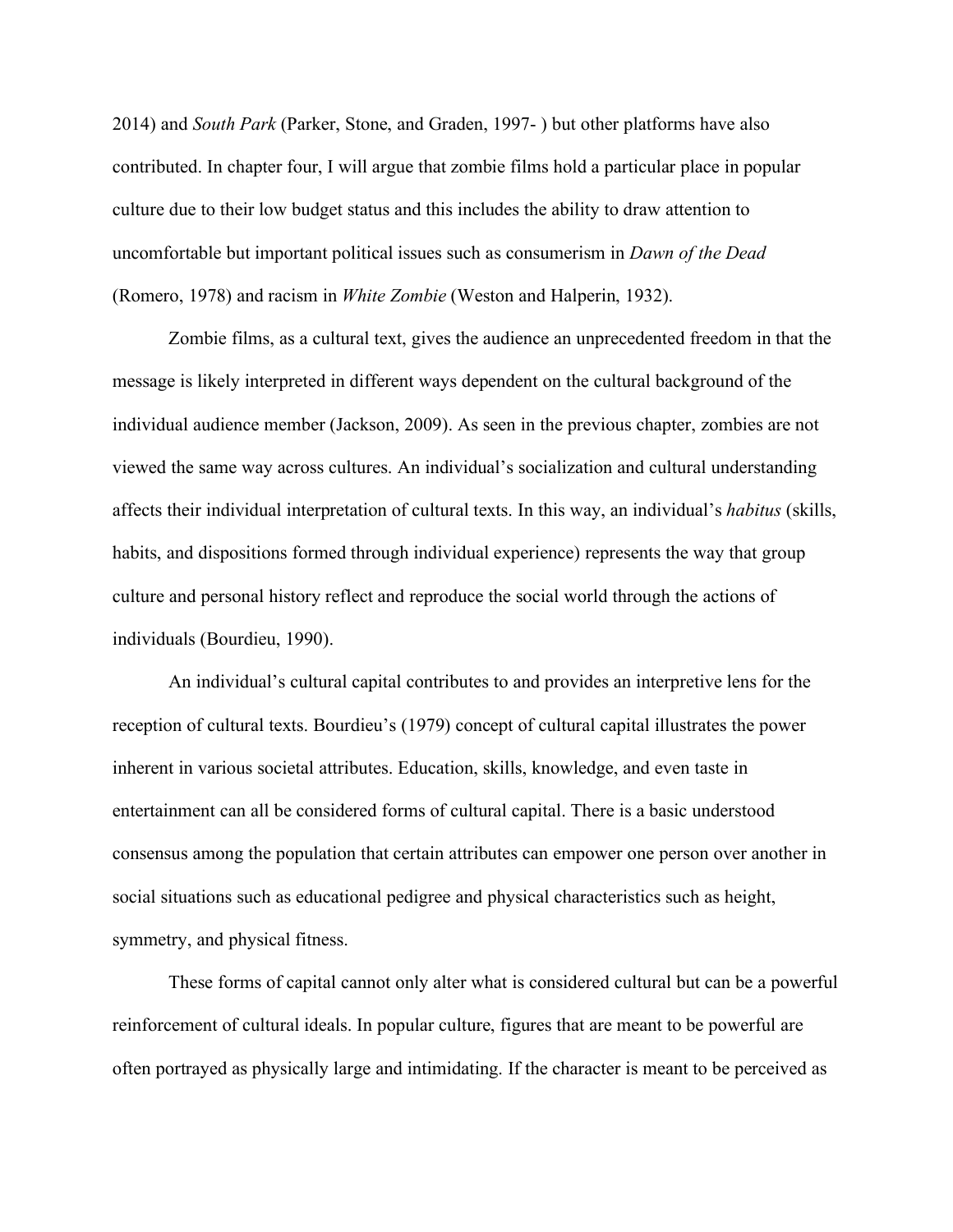intelligent, they are often portrayed as physically small. Both stereotypes, large stature equates to power and small stature equates with intelligence, can be illustrated in *The Cabin on the Woods* (Goddard, 2011). The character of Marty, played by Fran Krantz is supposed to be more intelligent and creative than his physically larger costars Chris Hemsworth and Jesse Williams. The actor himself is, in fact, much shorter than the others are but he is also just as muscularly developed. The director made a conscious decision to costume him in baggy clothes to hide the fact that he was as muscular as his larger costars. This decision illustrates an understanding of how cultural capital works in a narrative context to affect audience interpretation and understanding. The audience accepts the character of Marty as believable due to deliberate production and costuming choices (Parrish, 2017).

Art and language, especially as expressed in popular culture, are two ways in which individuals can indirectly express thoughts and feelings but still within the confines of social structure. Within the world of art particularly, the frustration of individual freedom can come up against the notions of social taboo. Repressed desires can form the basis of this cultural creativity and deviance. As Durkheim (1964) points out, deviance is necessary in society for establishing and maintaining social order, deviance permits the expression of discontent with existing norms. Art, particularly zombie art, can be a form of deviance that creates the illusion of social change. Most zombie films revolve around an "us (humans) versus them (zombies)" narrative and in these stories the moral and ethical superiority of the humans over the zombies is highlighted and conflict arises when the humans begin to behave in a manner more consistent with behavior expected of the zombies. The human is either "brought back" to human behavior or is eliminated in the same way zombies are dispatched. Actual change is not brought about but the perception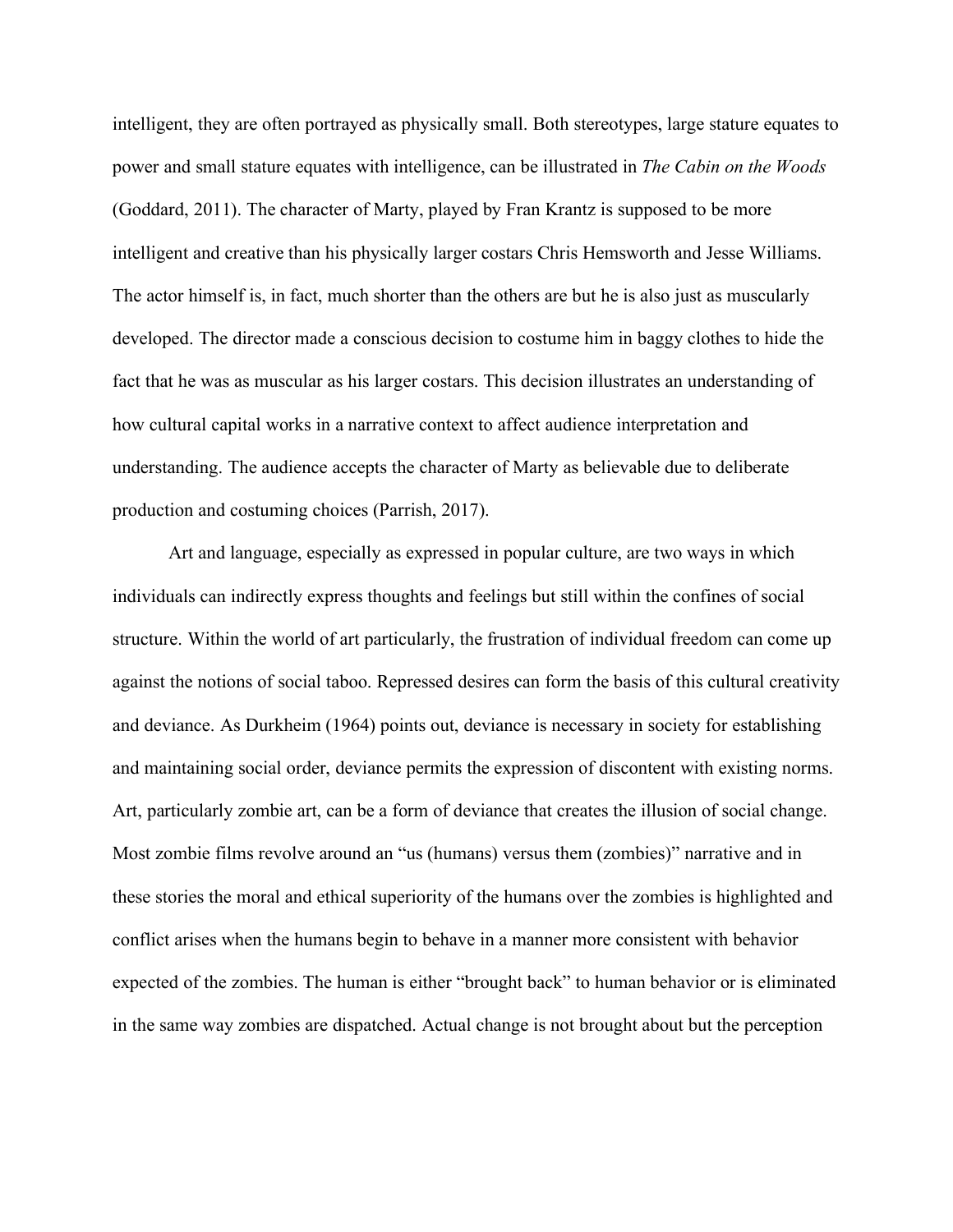of change within the zombie art audience provides an important pacifying effect that reinforces the idea that everything is ok and the status quo must be maintained.

Language choice can be a form of self-expression but still operates within a set standard of social norms. It is a basic form of communication that has been formed through socialization, as a culture Americans have been socialized by the very word zombie from a remarkably young age, as you have read in the background chapter addressing the history of television zombies. In essence, language itself reinforces this system. People use words to describe things and to enact change in their own social world. Some examples of this can be the embracing of the formerly pejorative term "queer" by the gay, lesbian, and trans community and the by the active choice of the term African-American over other labels such as colored or negro by the black community.

Marcuse (1964) states that radical social change and human emancipation is not possible under the current historical economic and social system. The technology that has enabled the capitalist system to thrive and expand is the very technology that will keep it as the dominant system through the unfreedom of freedom. This can be explained as choice is an illusion if all options are presented within the confines of a system. Politics, media, and business are irrevocably linked in maintenance of the status quo. Art and language also add to the illusion of freedom of choice but offer a form of indirect expression of dissatisfaction with the status quo, in this case, through the production of popular culture.

The technical apparatus that controls society expands in a completely rational way (Marcuse, 1964). Therefore, individuals, regardless of their socio-economic status begin to satisfy themselves with material comforts, which can be popular culture artifacts. These material comforts are a product of the capitalist system to which the individuals actually contributed. Many factors within the system socialize these individuals into the belief that these particular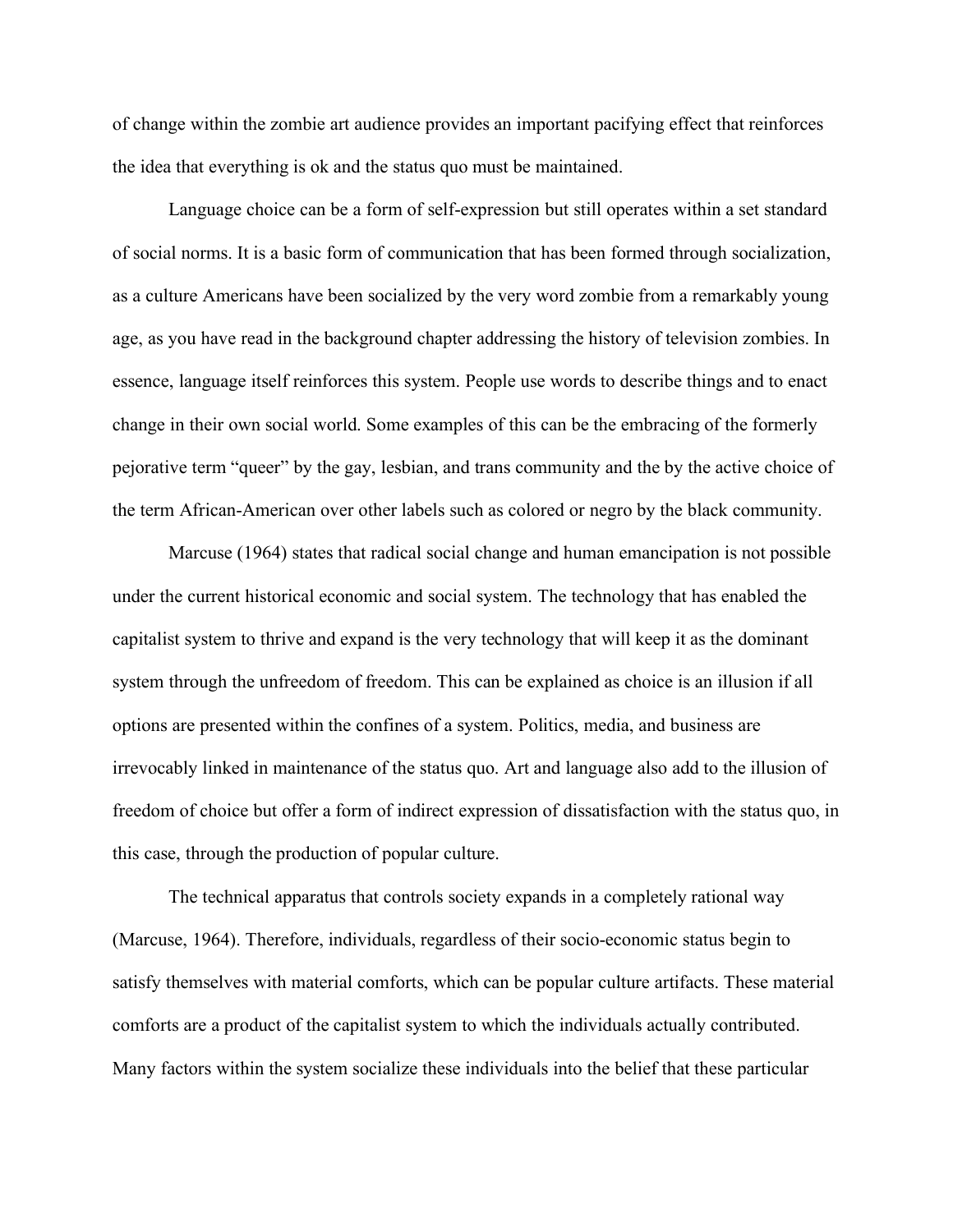products are a necessary part of life. The necessity and finally the ability to question said "necessity" of these products affects all aspects of the society through a totalitarian social integration. These products also in turn help develop a system under which people did not have to think, use their imagination, or reason and they invariably lost the ability to do so. We find that zombies are utilized as archetypes to represent societal anxieties. These mental processes are required agents of social transformation. This mirrors the evolution of the zombie narrative as a safe expression of social anxieties. As we see in *Dawn of the Dead* (Romero, 1978) the capitalist narrative is played out in a shopping mall in which several zombies can be seen dragging products along with them. Zombies are essentially portrayed as mindless consumers attempting to invade a temple of acquisitions. I believe this is a statement by the director of consumer culture.

In Marcuse's (1964) mind we have become Mills' (1967) "cheerful robots," more interested in maintaining the status quo than questioning the social structure, which seems to be a direct link to zombie culture and its sensitivity to specific cultural changes. Without this ability to think critically about the system's underlying controlling attributes, it is impossible to imagine any system that is radically different, creating a circle of reinforcement for the current system. There are many factors as to why critical analysis of the current system is cloaked. Through the understanding of the historical context of zombie texts in the various eras, I believe social problems and anxieties can be revealed and understood.

## UNDERSTANDING CLASS AND POPULAR CULTURE

Any examination of popular culture is problematic in that there is no single understood definition of the term. To examine popular culture especially in the case of zombie texts, we must ask ourselves not only "what is popular culture?", but also "who uses popular culture?",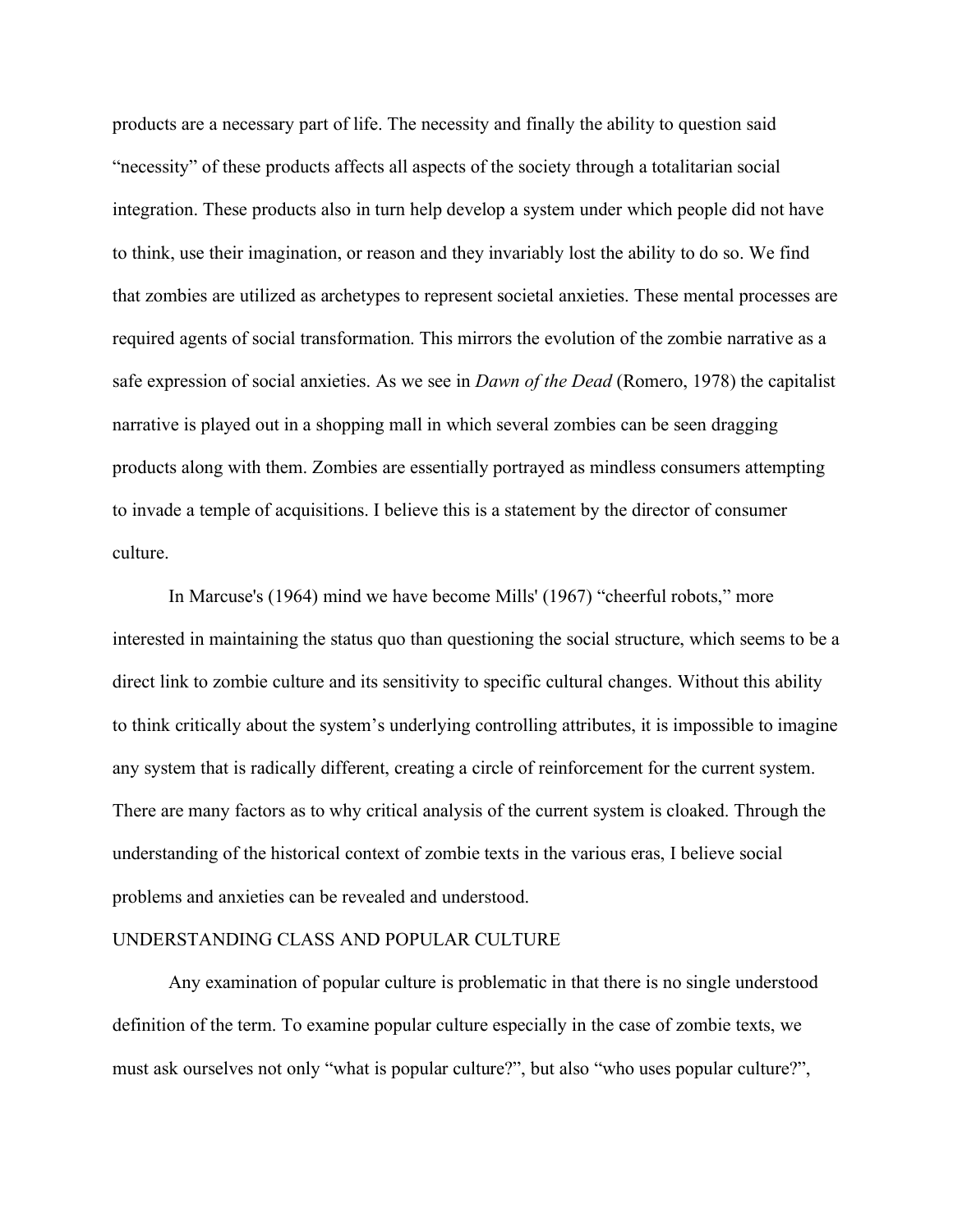and "how is popular culture used?". This section is meant to build upon the examination of relevant zombie texts as an illustrative example of popular culture in the American social setting as well as historical cultural roots of undead in global folklore laid out in chapter two.

Wendy Griswold (2012) describes the evolution of how the concepts of culture and society have been perceived over time. Griswold's ultimate definition of culture utilizes the cultural diamond schema, which illustrates the various relationships between the social world, the cultural object, the creator, and the receiver. She also utilizes Pierre Bourdieu's (1984) concepts of cultural capital to expand the boundaries of the definition beyond objects and practices to the realm of power distribution in society. Her detailed description leads me to think that we have not yet reached the pinnacle of this discussion and that the reciprocal effect that culture and society have on each together may yet be further defined especially due to the everchanging nature of entertainment types and access. Mintzberg (2015) has created a model in which the private, public, and plural (or social) sectors must remain in balance while constantly influencing and being influenced by the other two.

## PSYCHOLOGY OF POPULAR CULTURE

Philosophers have long examined the role that individual emotions play in defining who we are as humans. Hegel defines our basic reality as "being awake" or an intentional consciousness (Stern, 2012). He differentiates our "spirit" from our mind and further from the body. Humans experience, gather, and interpret information through all of these channels and the result is directed in different ways. He posits that moods are the way in which humans react to the way the world reflects our own subjectivity, creating a link between the individual and society. Hegel examines emotions as a subjective thing that is understood as an objective thing that requires external manifestation. Simply put, our emotions need an easily defined face that is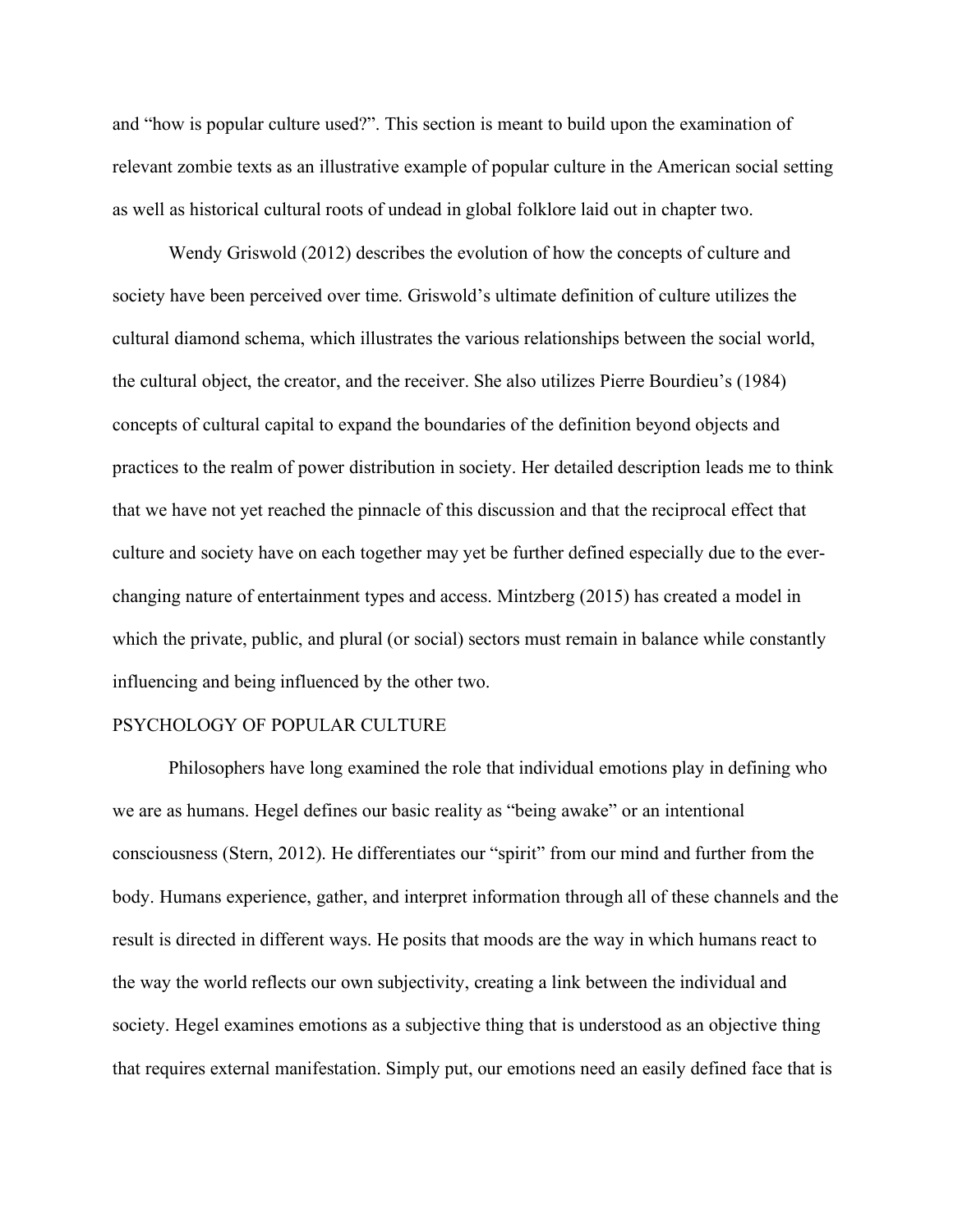recognizable on a collective level. This external manifestation can take many forms, in this case I argue that the manifestation is a shared understanding of popular culture texts, in this case, zombies are the physical manifestations of fear.

Sartre refers to emotion as a form of existence of consciousness (1962). All things are instruments that work in a complex interplay that define our world, but emotions are not necessarily consciously subject to specific things. A person may react to what they perceive as a threat unconsciously by flinching or shouting. By extension, this could apply to an image or sound that can be perceived as threatening or frightening. From where does that unconscious reaction come from then?

Geertz (1973) argues that conscious perception is the act of recognition of symbols. Symbols can be thought of as external sources of information that allow for the interpretation of social and psychological processes (Strati, 2000). Through the manifestation of sociopsychological tensions in symbolic form we have come to perceive thought as a public rather than a private activity. Popular culture symbols are created and are given value and meaning through interaction and understanding within specific cultures.

Evolutionary theorists Barkow, Tooby, and Cosmides (2001:9) suggest, "Humans have evolved specialized cognitive machinery that allows us to enter and participate in imagined worlds." As a result, humans engage in not only pretend or imaginative play but they are also able to interact with media texts in a meaningful way. Since the primary feature of evolutionary theory is on how evolution has shaped humans over time, it only makes sense that this would include how culture has emerged out of that evolved state. How people deal with social ancestral problems or situations in the modern world can be addressed by how we engage with cultural artifacts, in this case, how horror films are viewed. Horror films concentrate on evoking fear in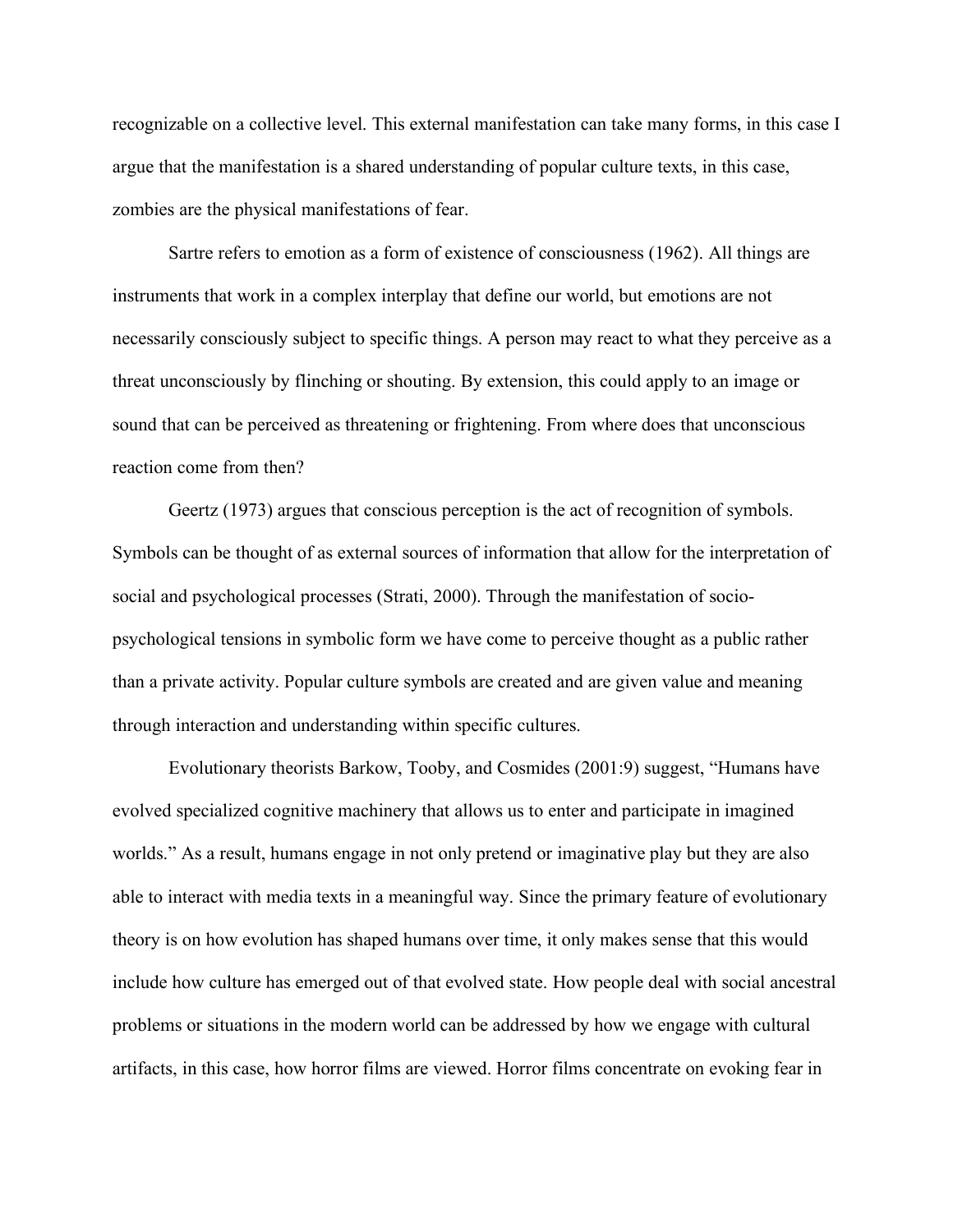the audience. Fear is one of the primal reactions that have helped humans adapt and survive over time. The ability to experience fear without being in any actual danger may function to help people recognize physical, social, and emotional dangers (Yenerall, 2013). The stories themselves allow people to not only experience problems or conflicts but to also evaluate the scripted solutions that may or may not be effective (Gournelos, 2009; Grodal, 2009). I believe that zombie texts represent a combination of reflection of collective and individual fears as well as a way for collectives and individual people to work through those fears.

Popular culture texts can then become a connection to this unconscious "reservoir of the experiences of human species" using stories, symbols, and metaphors (Jung, 1948). Through the filmmakers, these texts act as reflections of shared understandings, expressions of beliefs, norms and values, and guidelines to influence social behavior. Zombies represent human fear as the manifestation of our aversion to the archetypal other and the nagging doubt that they and we are the same.

As will be described in chapter four, we have seen that one of the defining features of cinematic zombies is the lack of conscious thought or intuitive function (Kline, 2012). Zombies occupy what is known as the "uncanny valley" (Mori, 2012). This is defined as the point at which something that is not human appears human enough to cause revulsion in humans. Though Mori related this idea to robots, it can just as easily be applied to zombies. Utilizing the theory of pathogen avoidance, MacDorman, Green, Ho, and Koch, (2009) illustrate that uncanny stimuli may activate a cognitive mechanism that elicits an avoidance response towards potential sources of pathogens. "The more human an organism looks, the stronger the aversion to its defects, because (1) defects indicate disease, (2) more human-looking organisms are more closely related to human beings genetically, and (3) the probability of contracting disease-causing bacteria,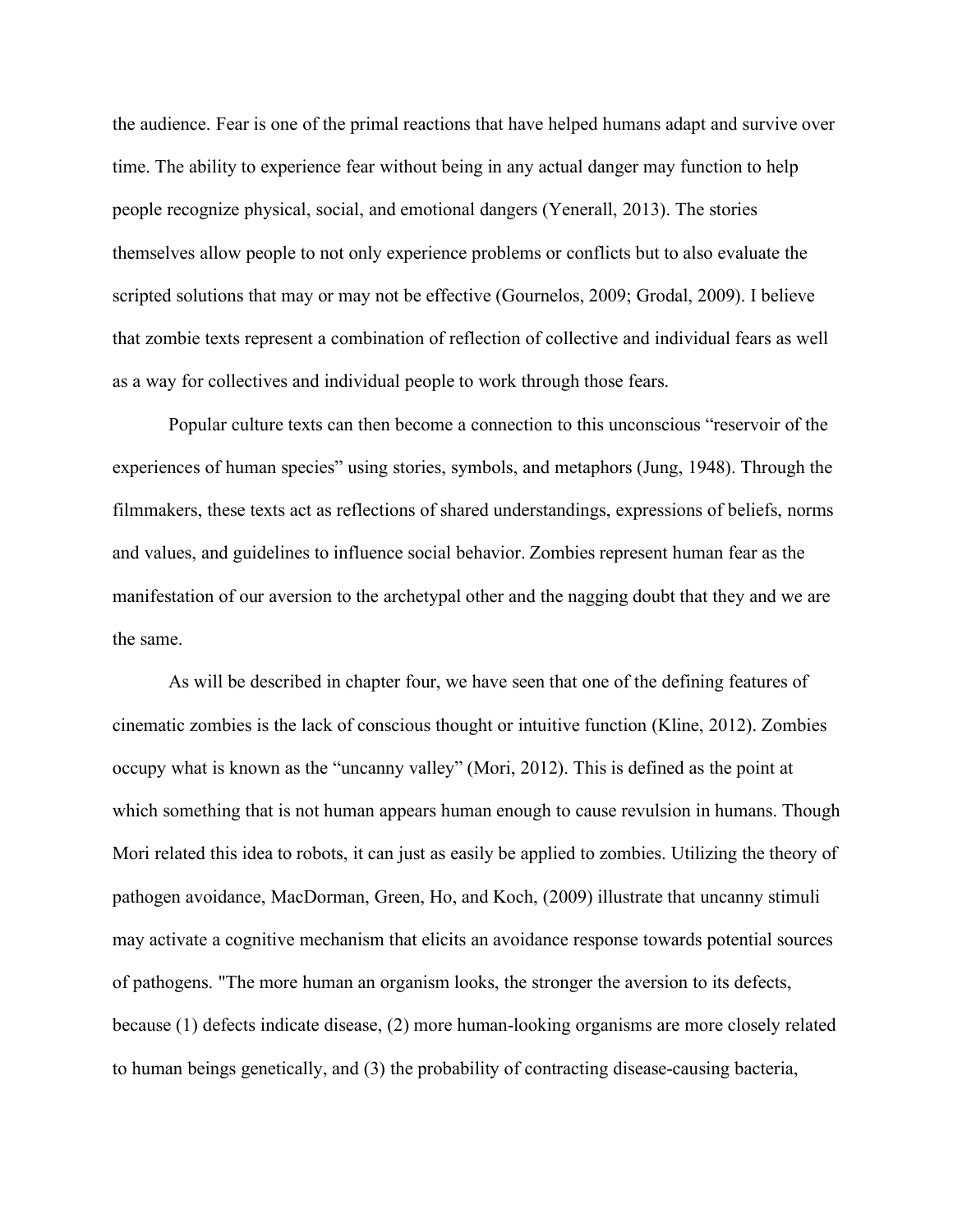viruses, and other parasites increases with genetic similarity" (MacDorman et al, 2009:696). Hence, the fear of both zombies and disease have deep psychological roots which can be easily recognized within the post 9/11 zombies when zombies were first referred to as "infected". POPULAR CULTURE AND ECONOMICS

Americans spend a considerable amount of money on entertainment. The U.S. Bureau of Labor Statistics conducts the yearly Consumer Expenditure Survey to determine the precise impact that entertainment has on the average American household. Between the years, 1984 and 2014 Americans spent an average of 4.09% to 5.26% of their total income after taxes on what they determined to be entertainment (Figure 2). Interesting to note that the lowest year was not in 2008 when America experienced the financial crisis or even the following year. 2008 turned out to be a spike in estimated entertainment spending followed by a small dip in 2009. The lowest estimated expenditure was in 2006, which precedes the Writer's Guild Strike of 2007. This survey, though useful, has room for improvement. On the survey, the U.S. Government includes items in the description of "entertainment" such as pets, that are not necessarily relevant to popular culture studies.

Zombie films hold a unique place in the Hollywood hierarchy. Due to the idea that zombies are generally considered "low class" they are rarely afforded a big budget and thus can afford to be more experimental and explore themes and topics not available to large budget movies (Platts, 2014). People are able to explore real societal problems through the lens of the zombie context; as long as the zombie is present, people can still be comfortable in the real world. *Zombieland* (Fleischer, 2009) grossed \$75.5 million at the box office but cost only \$23 million to make. In essence, zombie films can be big money makers. The entire zombie genre is estimated to be over \$5 billion USD per year since at least 2011 (Ogg, 2011). That is a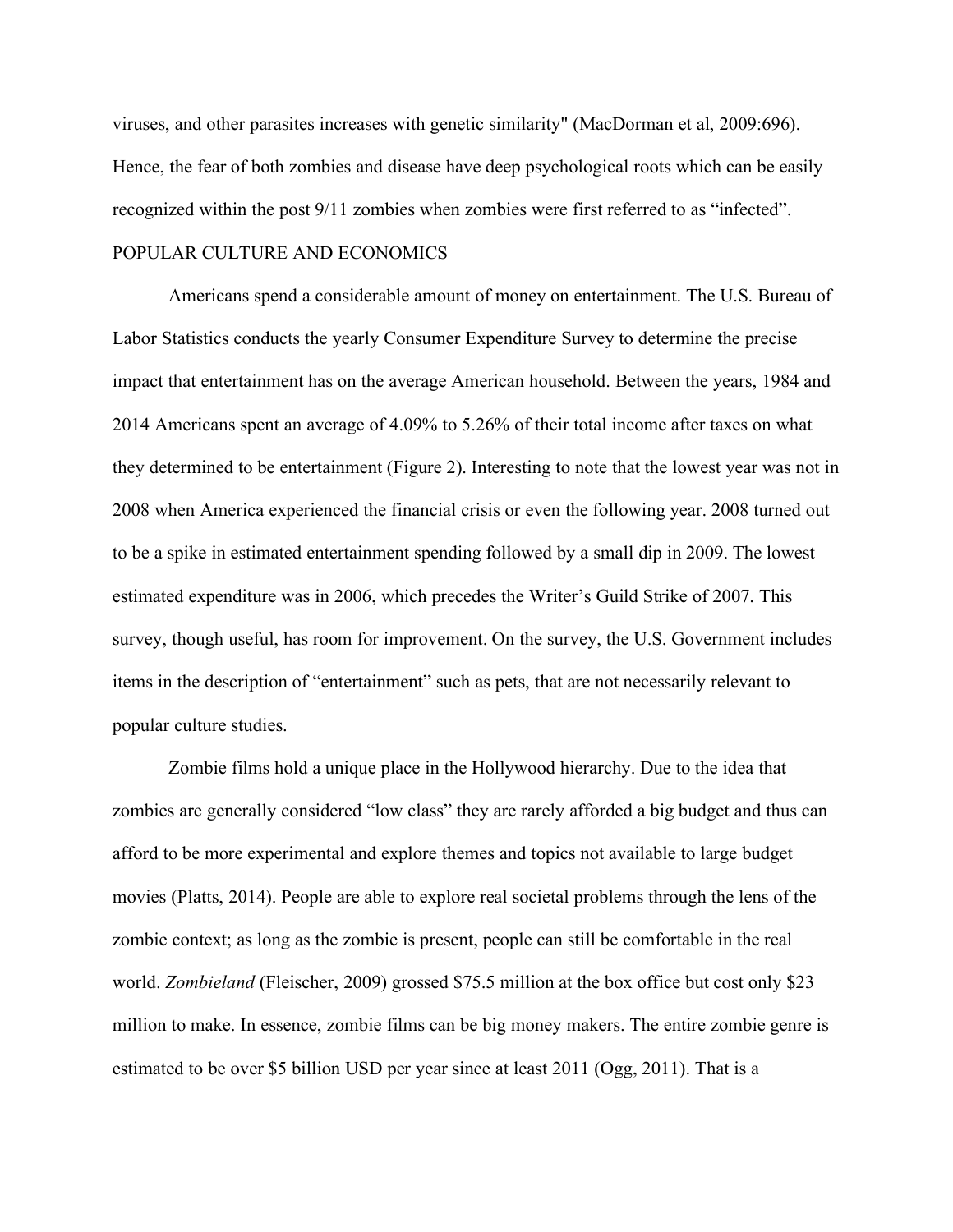substantial amount for any budget especially the small ones allowed for zombie films. The rare exception was *World War Z* (Forster, 2013) which grossed over \$202 million in theaters with a production cost of \$190 million.

Zombie texts appear in a variety of platforms. The popularity of the zombie has expanded from the milieu of the low budget film to so much more. The number of zombie books published annually had quadrupled in the past decade (Drezner, 2011). The video game franchise *Resident Evil* (Mikami and Fujiwara, 1996-) has sold over 71 million units worldwide with a total revenue of \$5,592 million (adjusted to 2016 U.S. dollar) (Capcom, 2016). The video games have spawned comic books, novels, live action and animated films, as well as countless fan products such as t-shirts, action figures, table top games, and bobble heads. The live action film series in the Resident Evil franchise entered the Guinness Book of World Records as the highest grossing film series to be based on a video game, bringing in over \$915 million (U.S. dollars) worldwide (2012).

In another example of zombie economic viability, *The Walking Dead* (Darabont, 2010- ) appears across multiple platforms such as comic books, graphic novels, novels, video games, web series, and tabletop games. The popularity of *The Walking Dead* (Darabont, 2010- ) can be easily measured through viewership. 15.5 million viewers tuned in for the season three midseason finale, and 17.29 million viewers watched the season five premiere (St. John, 2014). These figures illustrate that the series has become the most-watched basic cable drama broadcast in history. In 2013, AMC earned over \$8 million (U.S.D.) in advertising revenue per episode for *The Walking Dead* (Darabont, 2010- ) (Ghahremani, 2013). Despite this, the lead actor in the hour-long series, Andrew Lincoln, earns only \$90,000 (U.S.D.) per episode (St. John, 2016). Compare this to the three lead actors on the half hour show *The Big Bang Theory* (Lorre and